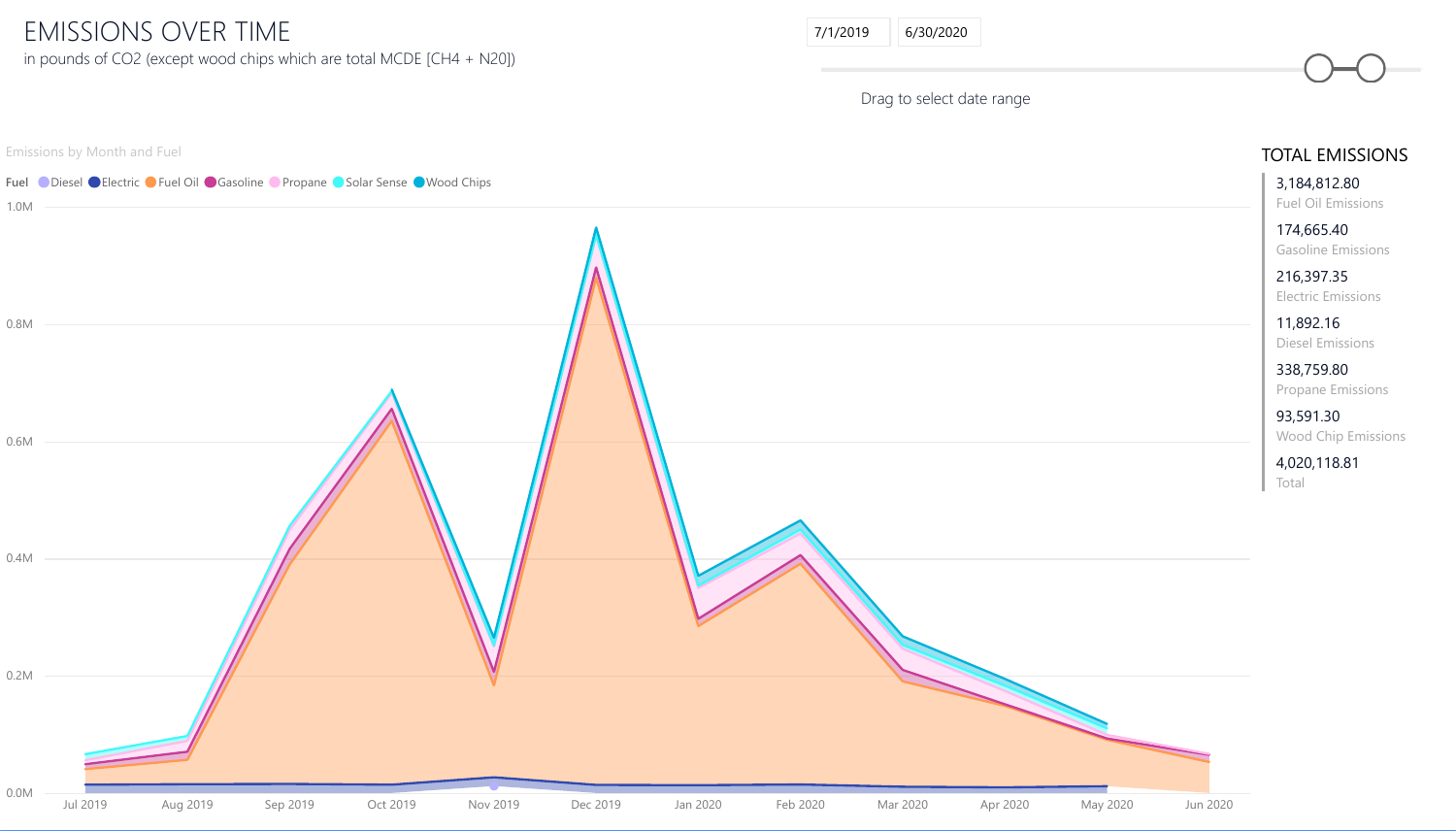Drag to select date range

6/30/2020

Emissions by Fuel

## EMISSIONS PROPORTIONS in pounds of CO2

### TOTAL EMISSIONS



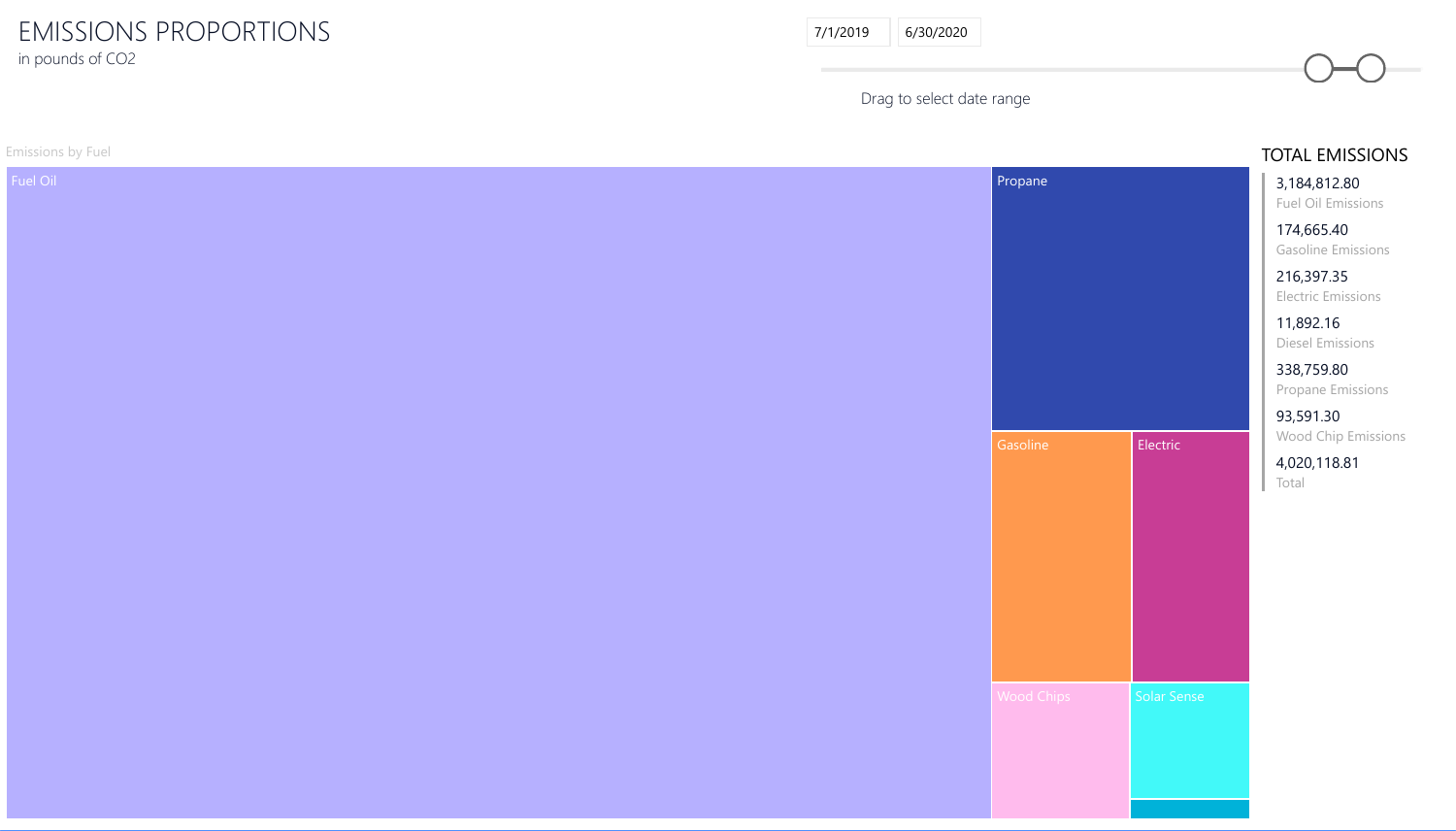Emissions by Year and Fuel



## EMISSIONS YEAR TO YEAR in pounds of CO2

**EAR**  $\n *ons*\n$ (Blank) Diesel Emissions

| 7/1/2019<br>6/30/2020     |                                           |
|---------------------------|-------------------------------------------|
| Drag to select date range |                                           |
|                           | <b>EMISSIONS BY Y</b>                     |
|                           | 2019<br>Year                              |
|                           | 2,085,522.40<br><b>Fuel Oil Emissions</b> |
|                           | 110,763.52<br><b>Gasoline Emissions</b>   |
|                           | 118,862.67<br><b>Electric Emissions</b>   |
|                           | 11,892.16<br><b>Diesel Emissions</b>      |
|                           | 182,671.72<br><b>Propane Emissions</b>    |
|                           | 27,882.17<br><b>Wood Chip Emission</b>    |
|                           | 2,537,594.64<br>Total                     |
|                           | 2020<br>Year                              |
|                           | 1,099,290.40<br><b>Fuel Oil Emissions</b> |
|                           | 63,901.88<br><b>Gasoline Emissions</b>    |
|                           | 97,534.68<br><b>Electric Emissions</b>    |

156,088.08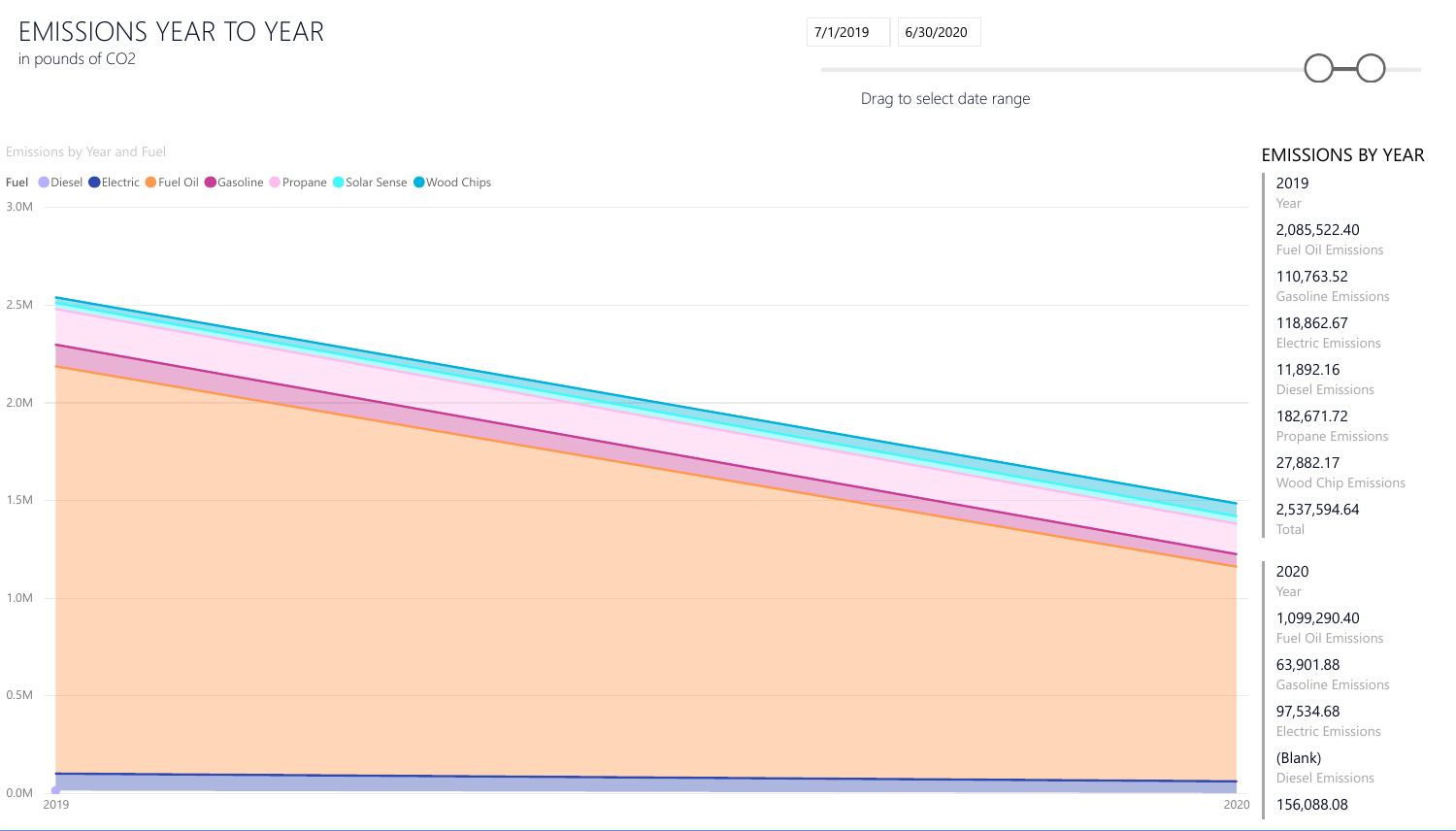

Emissions by Location

Maintenance Building **Jennings** Music Hall Perkins Music Hall Perkins Music Hall Perkins Music Hall Perkins Music H

| <b>Music Hall</b> | Perkins      | <b>Merck</b>     | <b>Cricket Hill</b>    | Shingle | Brick H | <b>Ro</b> | Fa  |
|-------------------|--------------|------------------|------------------------|---------|---------|-----------|-----|
|                   |              |                  |                        |         |         |           |     |
|                   |              |                  | Welling To             | Longm   | Old Car | 10 Pr     |     |
|                   | Paris-Borden | Leigh / McCullou |                        |         | Orchar  | Swan      |     |
|                   |              |                  | Carriage Barn   Swan / |         |         |           | Orc |
|                   |              |                  |                        |         | Davis A | Facul     | Jen |

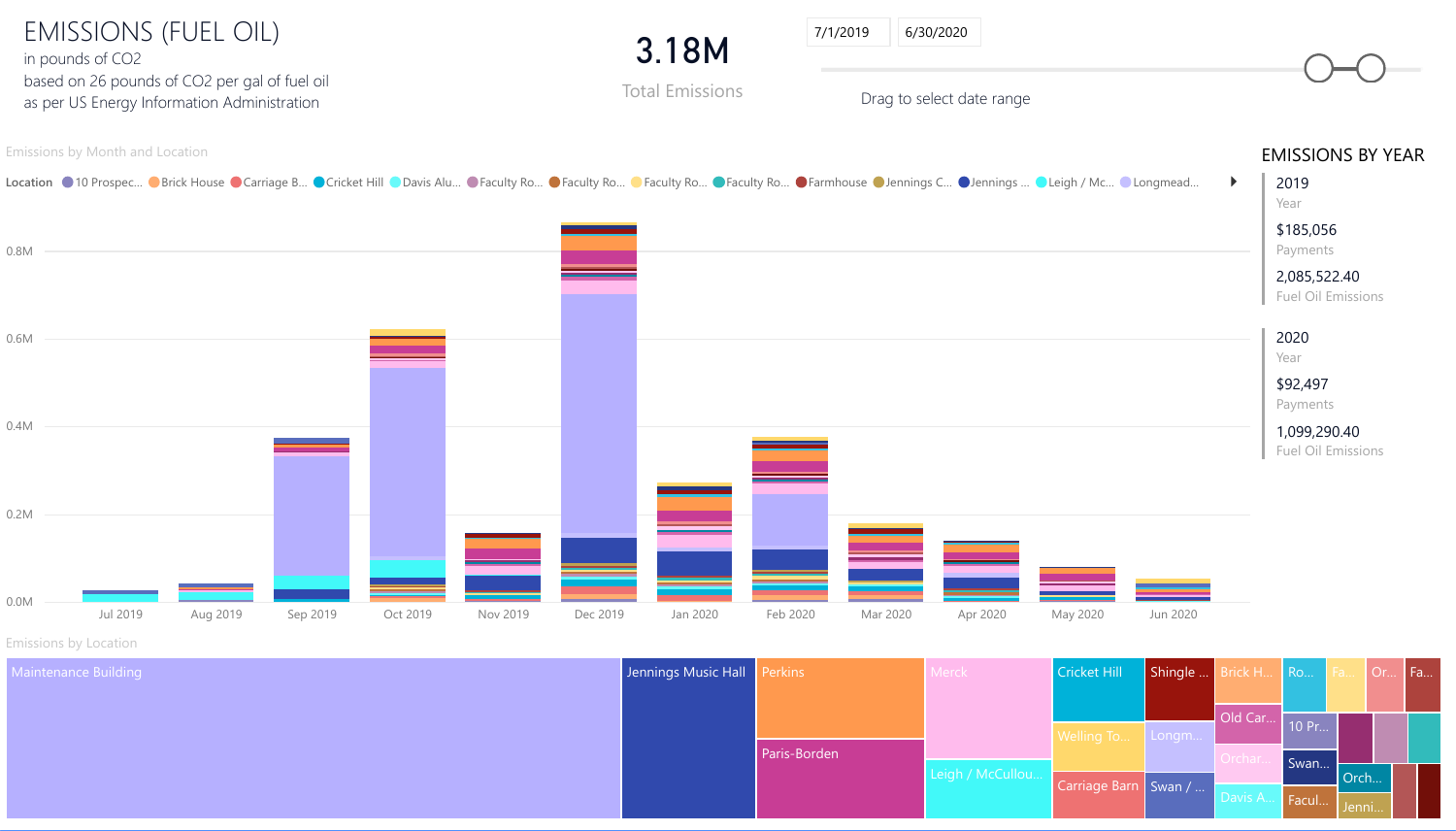

Emissions by Location

Commons (all campus) GMP

| Campus VIII (Solar Se   Campus XIII (Solar Se   Campus XII (Solar |  | CAPA (G  |
|-------------------------------------------------------------------|--|----------|
|                                                                   |  |          |
|                                                                   |  |          |
|                                                                   |  |          |
|                                                                   |  | Carriage |

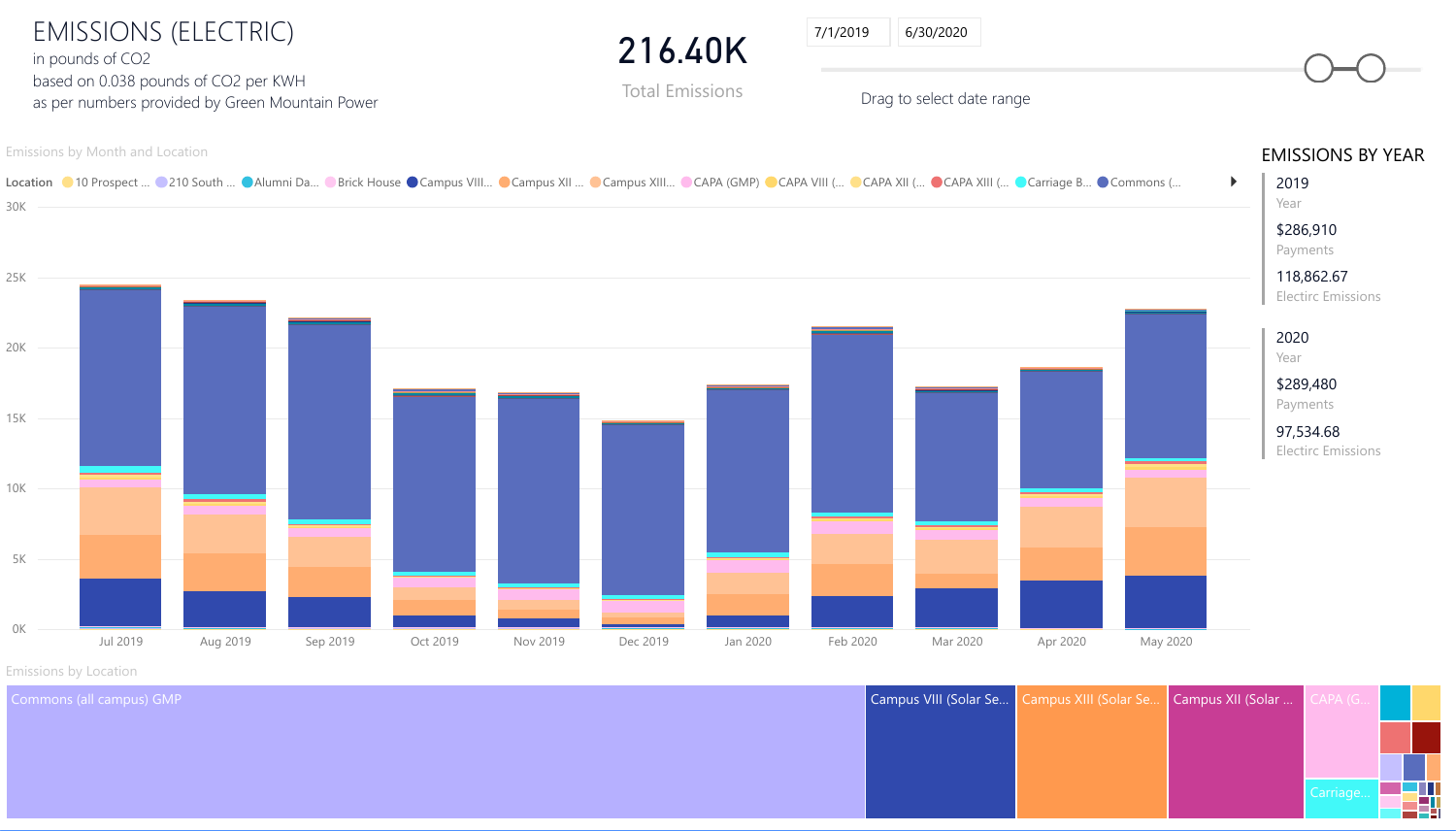



Emissions by Location





Observa…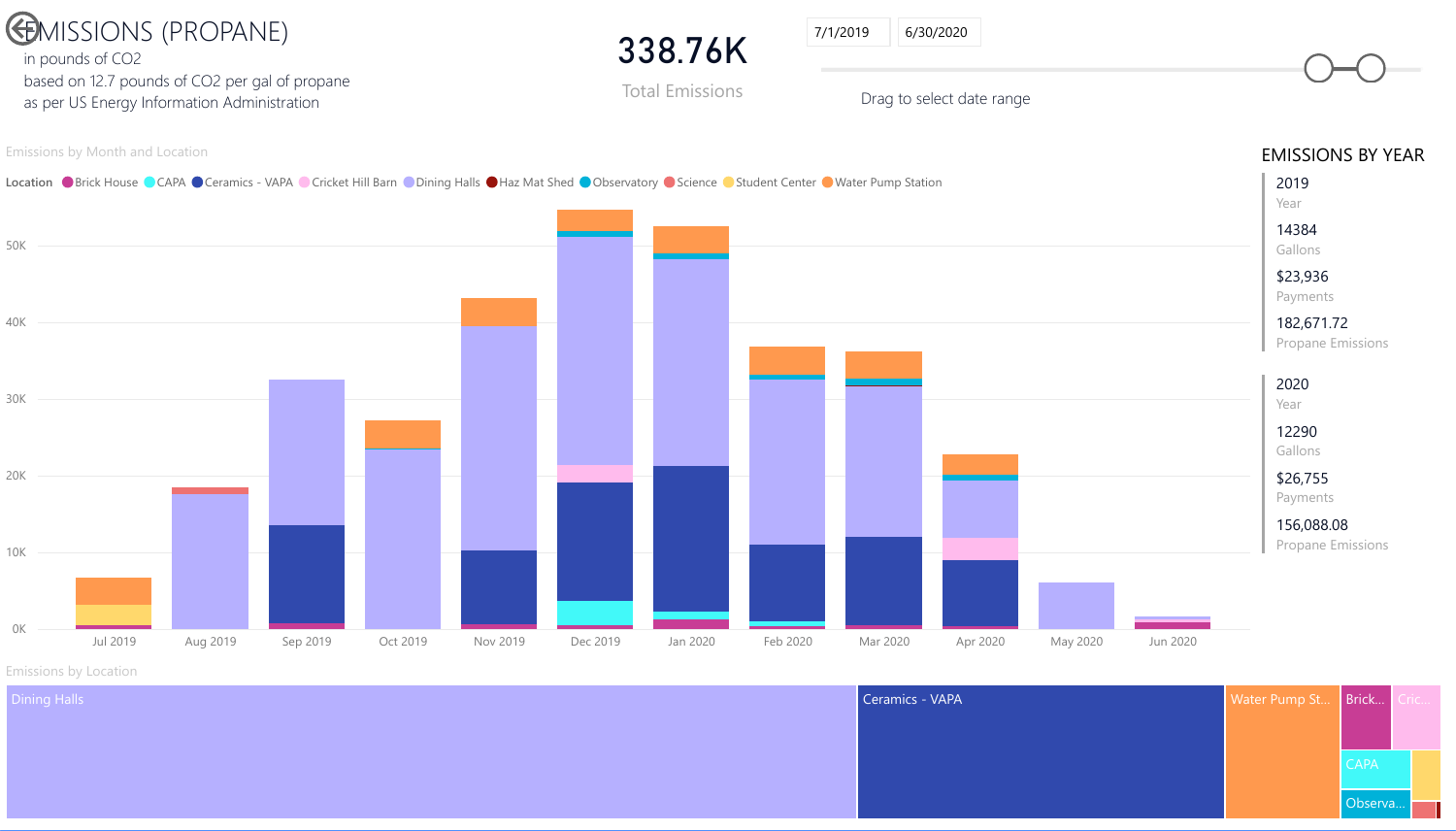Emissions by Month and Fuel

Fuel Wood Chips



# EMISSIONS (WOOD CHIPS)

as total MTCDE

based on 20.22 total pounds of CH4 and N20 emissions per ton of wood chips

| <b>CDE</b>                  | IONS (WOOD CHIPS)<br>20.22 total pounds of CH4 and N20 emissions per ton of wood chips |          | 93.59K<br><b>Total Emissions</b> | 7/1/2019<br>6/30/2020<br>Drag to select date range |          |          |                                                                                                  |
|-----------------------------|----------------------------------------------------------------------------------------|----------|----------------------------------|----------------------------------------------------|----------|----------|--------------------------------------------------------------------------------------------------|
| y Month and Fuel<br>d Chips |                                                                                        |          |                                  |                                                    |          |          | <b>EMISSIONS BY YEA</b><br>2019<br>Year<br>1,378.94<br><b>Total Tons</b><br>\$37,040<br>Payments |
|                             |                                                                                        |          |                                  |                                                    |          |          | 27,882.17<br>Wood Chip Emissions<br>2020<br>Year<br>3,249.71<br><b>Total Tons</b><br>\$185,135   |
|                             |                                                                                        |          |                                  |                                                    |          |          | Payments<br>65,709.14<br><b>Wood Chip Emissions</b>                                              |
| Oct 2019                    | <b>Nov 2019</b><br>Dec 2019                                                            | Jan 2020 | Feb 2020                         | Mar 2020                                           | Apr 2020 | May 2020 |                                                                                                  |

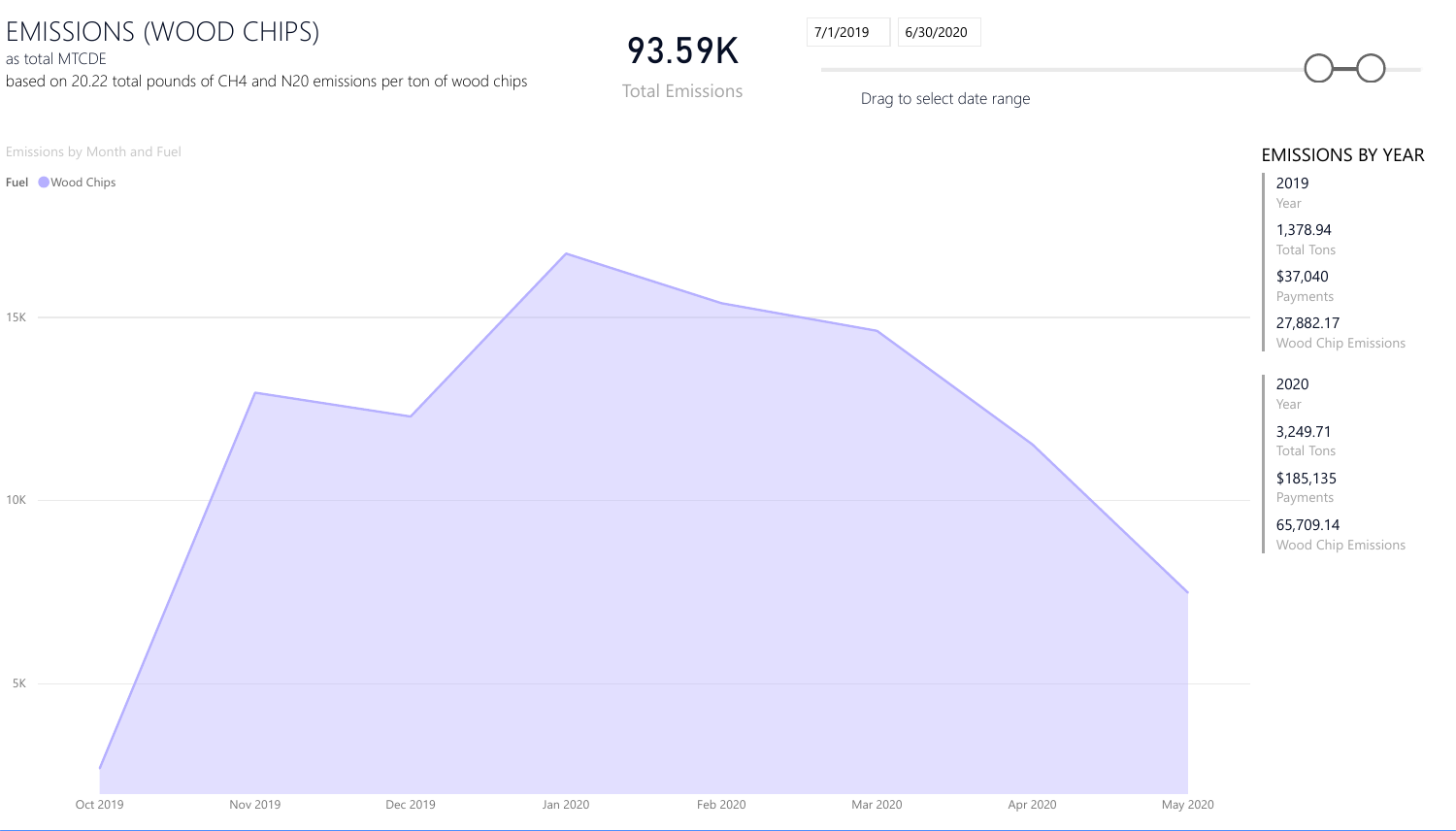#### Emissions by Month and Fuel



174. **Total Em** 

| .67K     | 7/1/2019<br>6/30/2020     |                                         |
|----------|---------------------------|-----------------------------------------|
| nissions | Drag to select date range |                                         |
|          |                           | <b>EMISSIONS BY Y</b>                   |
|          |                           | 2019<br>Year                            |
|          |                           | 110,763.52<br><b>Gasoline Emissions</b> |
|          |                           | 2020<br>Year                            |
|          |                           | 63,901.88                               |

BY YEAR

EMISSIONS (GASOLINE) in pounds of CO2 based on 19.6 pounds of CO2 per gal of gasoline as per US Energy Information Administration

Gasoline Emissions